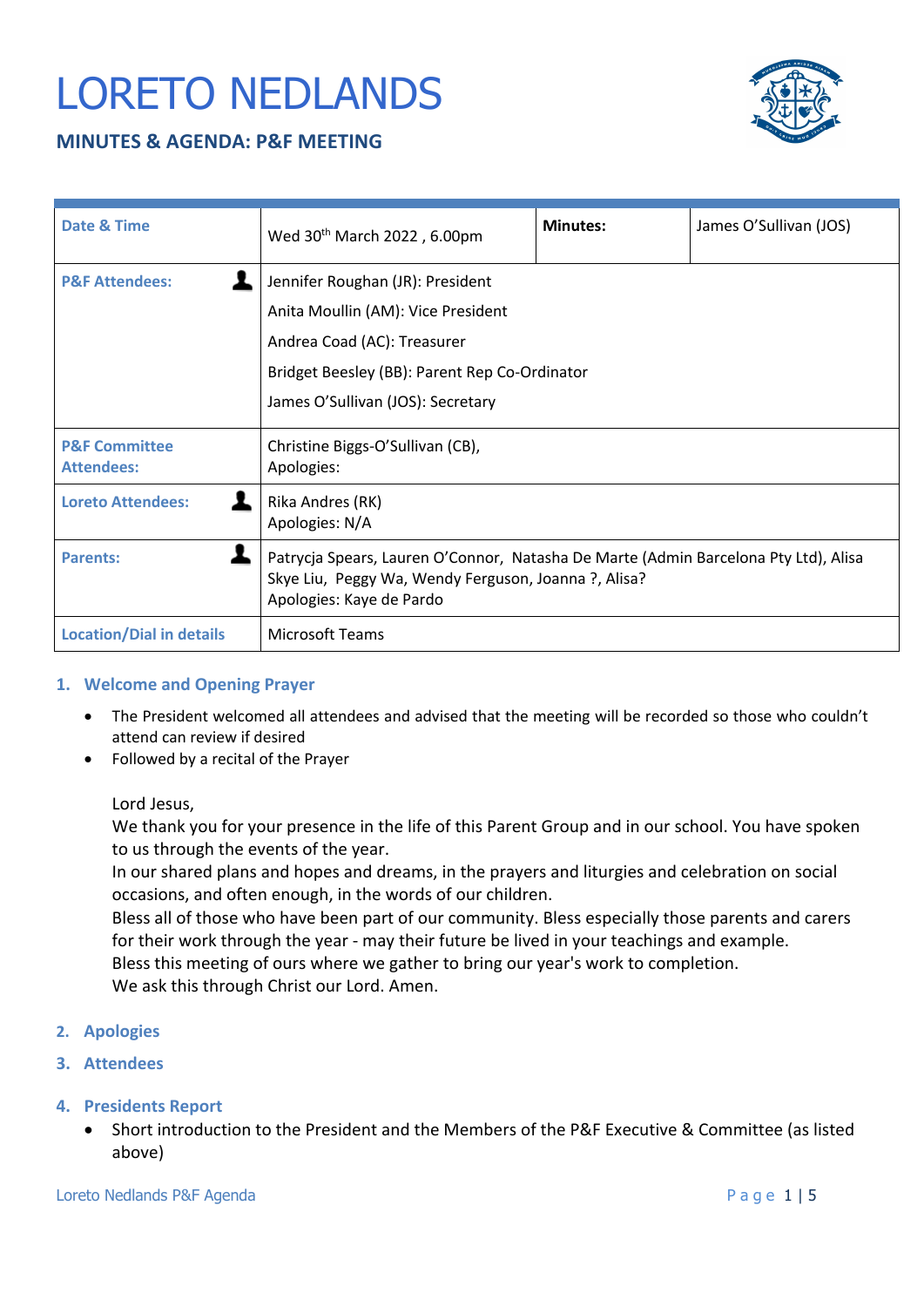- Welcome to our second meeting for the Term 1. This Term has just flown by and COVID has once again made navigating a little difficult. I just wanted to say thankyou to Rika and the teachers for the hard work that has taken place over the course of this Term regarding COVID requirements. The kids have also done fabulously wearing their masks during school.
- A big thank you to our volunteers from Pre-Primary and Year 6, for coordinating the Sausage Sizzle this Term. Special thanks to *Donatella* and *James* who started setting up never having done it before! Thank you also to Monica, Wendy, Brooke, Andrea, Chris, and Conor for helping. It was a great success!
- There has been lots going on, Katie Sharman has been going great guns with fundraising for Project Compassion, there has been a bake sale and Rice Day plus the free dress day coming up.
- The kids have been practicing all term for the EDU concert which was today. Hopefully next year we will be able to see it in person!
- Photos are next Thursday on the last week of school so everyone remember to get you kids haircuts! That was really a reminder for me!
- We will be holding a meeting in Term 2 or 3 2022 to open discussions on holding the next Loreto Nedlands School Fair. Ahead of this meeting please take the time to think about how you can contribute to this amazing event.
- I'll now pass on to Rika for her Principals Report.

#### 5. **Principals Report**

## **Loreto Nedlands creates empowered thinkers who are inspired to excel, feel confident to lead and show compassion as they serve others in the spirit of Mary Ward.**

#### *Inspired. Confident. Compassionate.*

LORETO NEDLANDS PARENTS AND FRIENDS ASSOCIATION PRINCIPAL REPORT 16 February 2022

2022: Loreto Schools Australia Year of "Freedom".

## **Freedom**

Freedom, meaning being independent without restrictions.

#### **Senior Playground**

I am pleased to announce that the School Board has approved the purchase and installation of new monkey bars for the senior playground. The playground will be installed over the upcoming school holidys in the same location as the previous monkey bars. The boat and wooden balance beam will be relocated. I had requested that the P&F assist with funds to purchase new playground equipment and I still wish that to happen. I acknowledge that the need for new playground equipment is a matter of urgency and respectfully request that the P&F when they have sufficient funds contribute to the upgrade as below.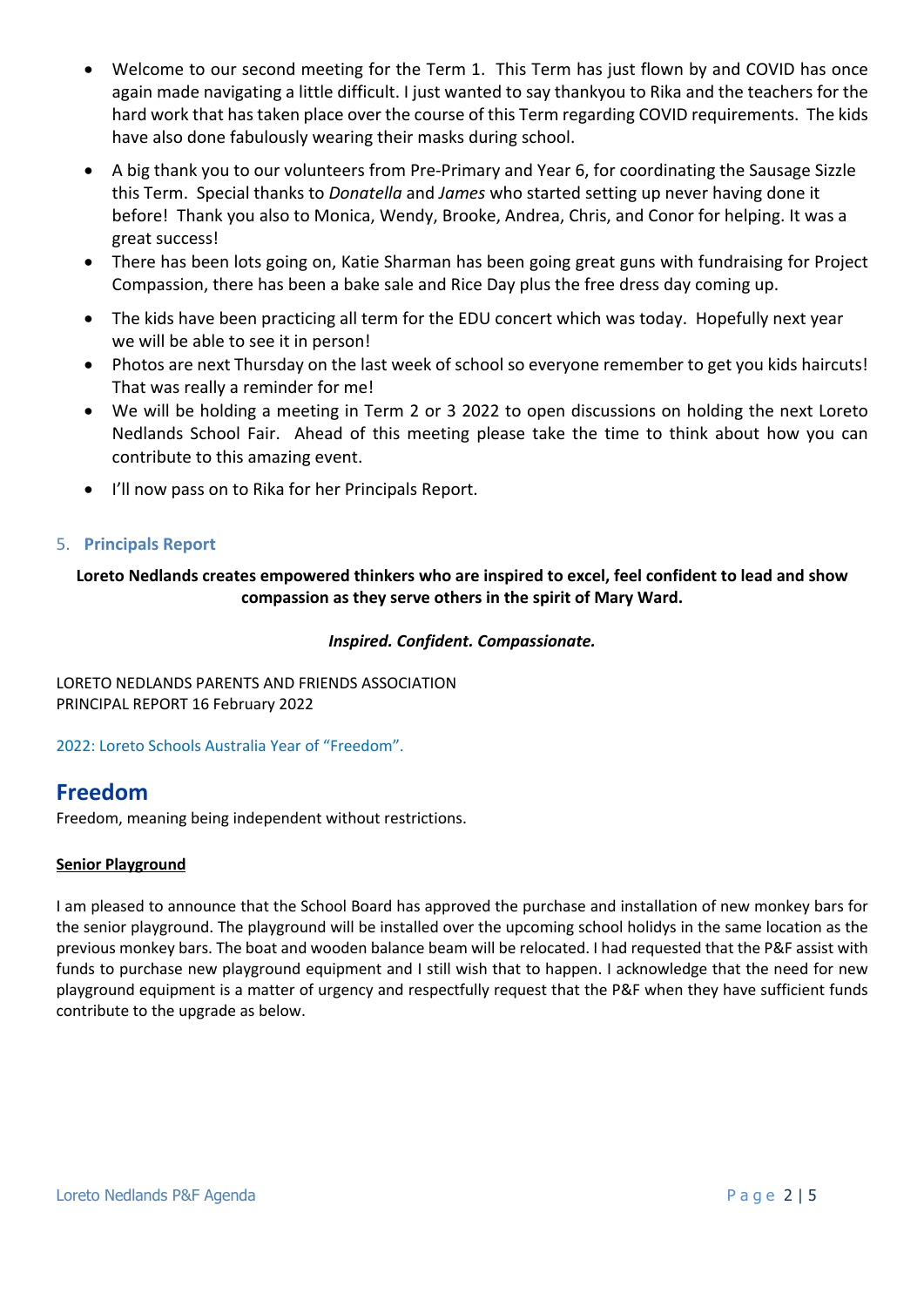

#### Design 3 - The Dynasty



- Remove top soil and dig out entire area to footprint dimensions 26m3, 300mm below surrounding height. Any soil and rubble to be removed from site
- Hand dig 400mm footing trench, as shown in footing site plan.
- Relocate sand or tip waste if unsuitable
- Supply and install concrete to Engineered Specifications: 25/20 MPA with 80% slump max.
- Pour concrete to specifications outlined +/- 5mm Assemble and Install Funky Monkey Bar unit to recommended heights as stated in Australian Standards AS4685.0 and to fit with given drop zones
- Deliver certified, white-washed sand soft fall and install on day of installation of play equipment.

Total installation time is approximately 3 days which allows for the concrete curing time to install the unit.

Access required:

- Truck access
- Power access Water access

Total \$11,020 + GST

Additional Limestone Wall surround - \$4400 + GST

Additional Tree Removal cost - \$1500 + GST

TOTAL COST - \$16,920 + GST

It has been lovely receiving so many emails of gratitude from families. I thank you on behalf of the teaching staff as I know it certainly uplifts their spirits.

It has been brought to my attention this morning that the Winter Blazer sizes for students in Years Three and Four will not be available until the end of Term Two at the earliest due to ongoing shipping issues.

As a result, the Winter Blazer will not be compulsory nor an expectation for students in Years Three and Four for 2022. I do not expect families to pay for such an item that their child will only wear for one term in 2022. Please note that it will become compulsory and an expectation for students in Years Three to Six commencing 2023.

I take this opportunity to thank parent reps and all families for taking the time to come in and provide sizing, this will have to be done again next year to ensure your child has the correct size for 2023. I apologise also for the time you have spent, however, it is out of my control that stock is not available.

I am aware that there COVID restrictions are easing to some extent. Tomorrow morning I have a Prinicpal Briefing regarding the latest news. I will continue to keep you up to date, however, as always please remember that circumstances are constantly changing, sometime with very short notice.

Finally I wish you all a Holy, Safe and Happy Easter Holiday break. Looking forward to seeing you all in person next term as restrictions ease.

Kind regards

Rika Andres Principal

Loreto Nedlands P&F Agenda **Page 3 | 5**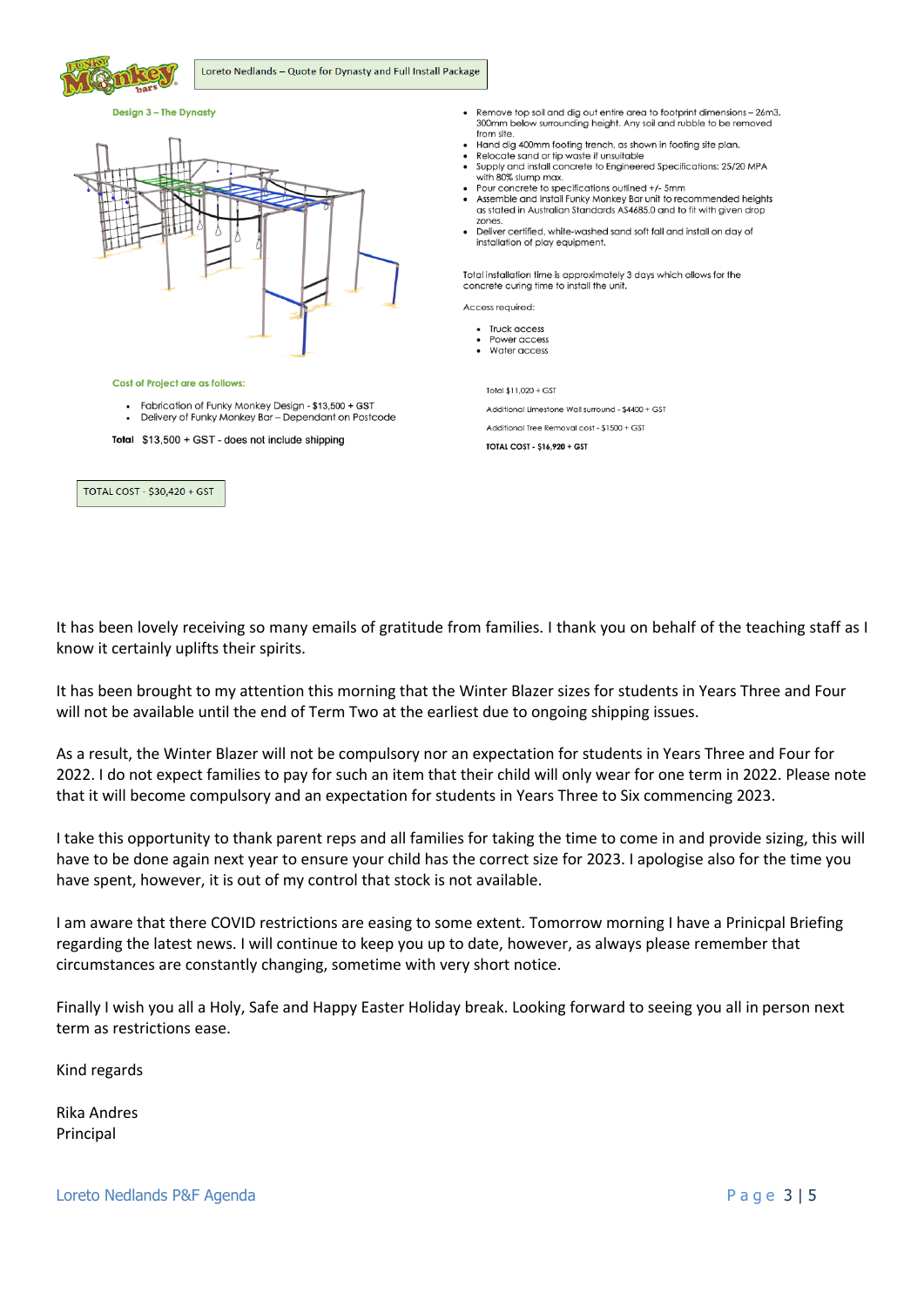#### **6. Treasurers Report**

- Treasurer's Report tabled and shared at the meeting by Andrea.
	- o Current Bank Balance is \$4,494.40
	- o Approved by Executive \$300 Easter Raffle
	- o Levy amount \$14,750 expected
	- o Credit refunds ongoing
- The report includes projections for the current events planned including:
	- o Sausage Sizzle Profit \$432
	- o Easter Raffle \$TBC
- \$6,500 to be paid out to teachers
- Ongoing Reminda 12 Month Subscription (For All School Use) approved in meeting

#### **7. General Items**

#### **7.1. School Disco – 2 Disco Co-Ordinator's required**

- P&F needs two volunteers to coordinate this event for 2022, who can manage and arrange the whole event.
- We may have a very new parent who would be interested but would very much need a co-coordinator who has been here a while.
- Hema Michell would be happy to answer any questions regarding coordination and there is a file with previous years coordination efforts. Class reps to send out requests for parent help
	- o Andrea is happy to coordinate but can't do this and the Christmas Market (tbc) explore combining Christmas Market with Sundowner (end of year)
	- o TBC: DATE FOR DISCO TERM ¾

#### **7.2. School Portal Update – Credit Refunds**

- Currently going through the process now and the user (parent) will automatically receive an email with the refund amount.
- Andrea will finalise this tomorrow (Thurs 31/3)

#### **7.3. Fundraising Committee**

- Term 1 fund raising idea had to be shelved, however we are doing Easter Raffle
- Target currently set at \$20,000
- Next Raffle Mother's Day Raffle (tickets sold prior and on the day, drawn on the day) Art Exhibition
- Current ideas include:
	- Raffle every term
	- Retro bingo night (Term 3)
	- Tuition Raffle (Term 4)  $\frac{1}{2}$  amount
	- Vouchers eg. Coles, Claremont Qtr gift voucher